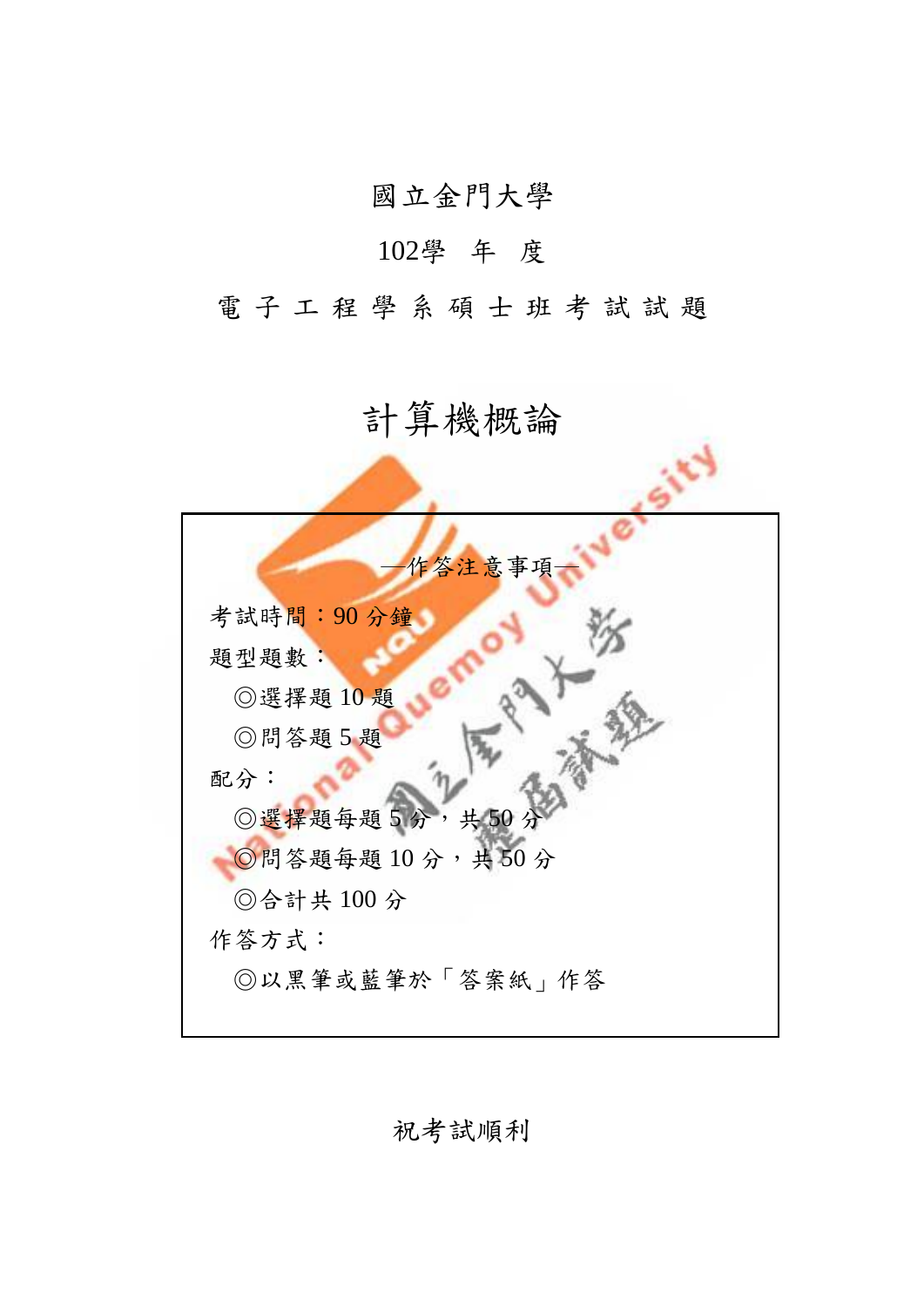## 一、選擇題 **10** 題**(**每題 **5** 分,共 **50** 分**)**

- 1. 二進制小數轉換為八進制,若(1111101.0101)2=(X)g,則 X 等於:
	- (A) 037.25 (B) 175.24 (C) 175.21 (D) 761.21
- $2. (147)$ g 等於?

 $(A)443<sub>5</sub>$  (B)323<sub>6</sub> (C)235<sub>7</sub> (D)173<sub>8</sub>

3. 化簡下列布林函數 F(A,B,C,D)=Σ(1,5,6,7,14,15)

$$
(A) F = \overline{A} \ \overline{C} D + BC \quad (B) F = (B + C)(\overline{A} + \overline{C} + D)
$$

 $(C) F = AB + C\overline{D}$  (D) $F = \overline{A} \overline{C}D + \overline{B}C$ 

4. 根據下圖所示的邏輯電路圖,若 A=1, B=0, C=0, D=1 時 (X, Y)之輸出應

為



 $(A) (0,0) (B) (0,1) (C) (1,0) (D) (1,1)$ 

5. JK 正反器是一序向電路,試由真值表,求其特性方程式: Q(n+1)=?

 $(A)$ JO + KO  $(B)$ JO + KO  $(C)$ JO + KO  $(D)$ JO + KO

6.一個 32 位元(bit)暫存器存有資料內容為 FFFFFFFC,若該微處理機使用 2 補數 (2'S complement)代表負數,此值為十進制之何值?

(A) 4 (B) -3 (C) 3 (D) -4

- 7.若最多以四位元(bit)來代表一個二進位的數目,對下列計算結果之敘述何者正 確?(以2補數代表負數)
	- (A)  $1001$ <sub>2</sub>+ $1001$ <sub>2</sub> 不帶符號(unsigned)之結果沒有溢位,而帶符號者(signed) 則溢位
	- (B)  $0001$ <sub>2</sub>+1110<sub>2</sub> 不帶符號(unsigned)之結果沒有溢位,而帶符號者(signed) 則溢位
	- (C) 1001<sub>2</sub>+0111<sub>2</sub> 不帶符號(unsigned)之結果溢位,而帶符號者(signed)也溢 位
	- (D) 01012+10102 不帶符號(unsigned)之結果沒有溢位,帶符號者(signed)也 沒有溢位
- 8.如下圖所示電路,其實現的布林函式 F(A,B,C,D) 為何?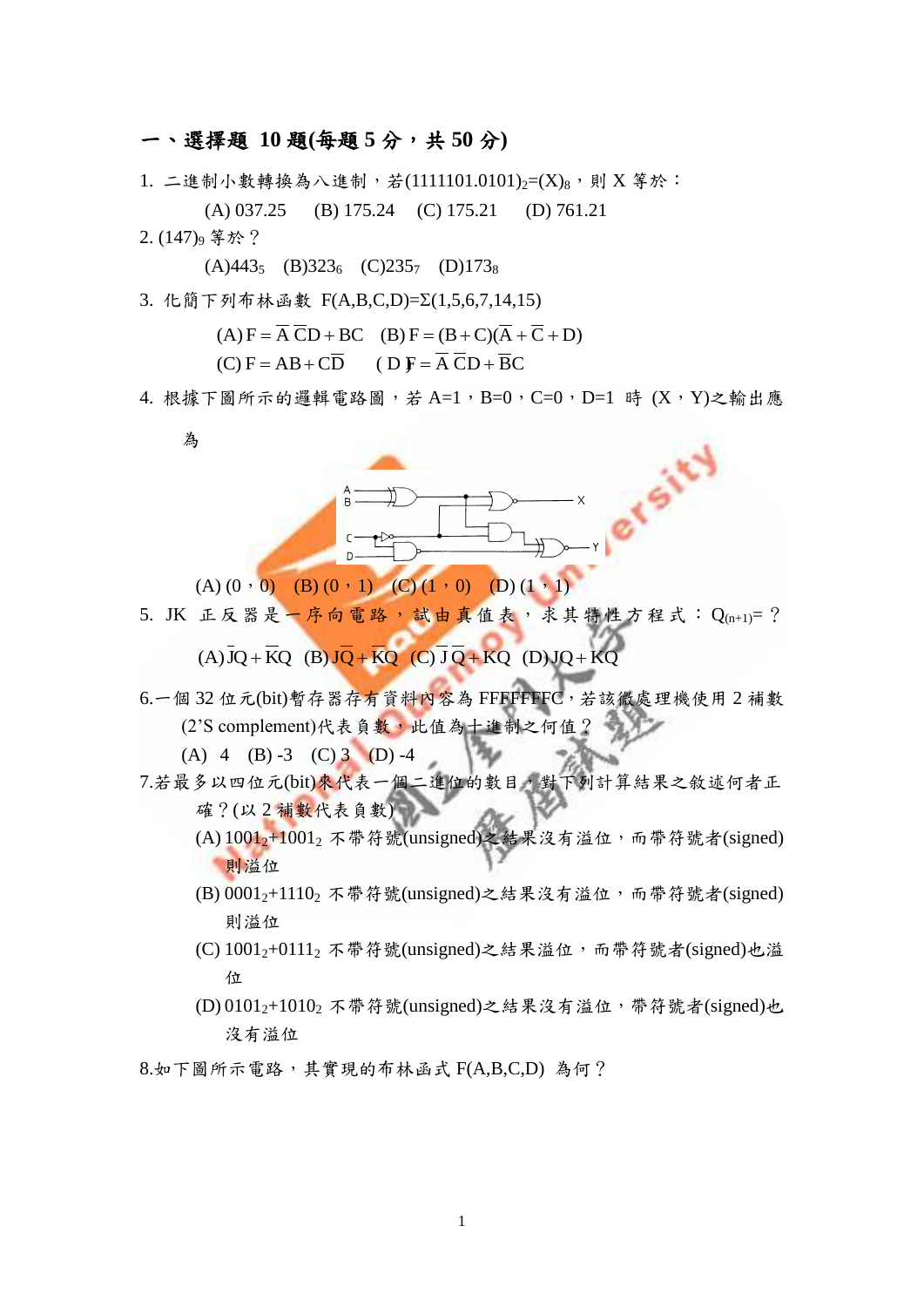

 $(A)\Sigma(1,3,4,11,12,13,14,15)$  (B)  $\Sigma(1,3,5,6,7,11,12,13,14,15)$ 

(C)  $\Sigma(0,2,4,11,12,13,14,15)$  (D)  $\Sigma(1,3,4,5,7,12,13,14,15)$ 

9.程式計數器(Program Counter)的功能是什麼?

- (A) 記錄下一個指令的位址 (B) 暫存指令 (C) 控制執行的順序 (D) 記 錄程式執行中的狀態資料
- 10.若 F(a,b,c,d)=ab+c (註:a 為最高位元,d 為最低位元) 則其標準諸積之和 (standard sum of products)表示為:

(A)  $\Sigma(2,3,4,5,6,7,12,13,14,15)$  (B)  $\Sigma(0,1,2,3,5,7,12,13,14,15)$ 

(C)  $\Sigma(0,1,2,3,4,5,6,7,11,12)$  (D)  $\Sigma(2,3,6,7,10,11,12,13,14,15)$ 

二、問答題 5 題(每題 10分,共50分)<br>1. 請問下列程式片段之功能為何?<br>int fact (int N) 1. 請問下列程式片段之功能為何? int fact (int N)

 $\left\{ \begin{array}{c} \end{array} \right\}$ if  $(N=1)$ return 1; else

return  $N * (N-1)$ ;

}

2.寫一演算法連接兩個 circular lists

3.請問下列之 C++程式執行之功能為何?

#include <iostream.h>

#include <stdio.h>

class Complex

{

private:

float real,img;